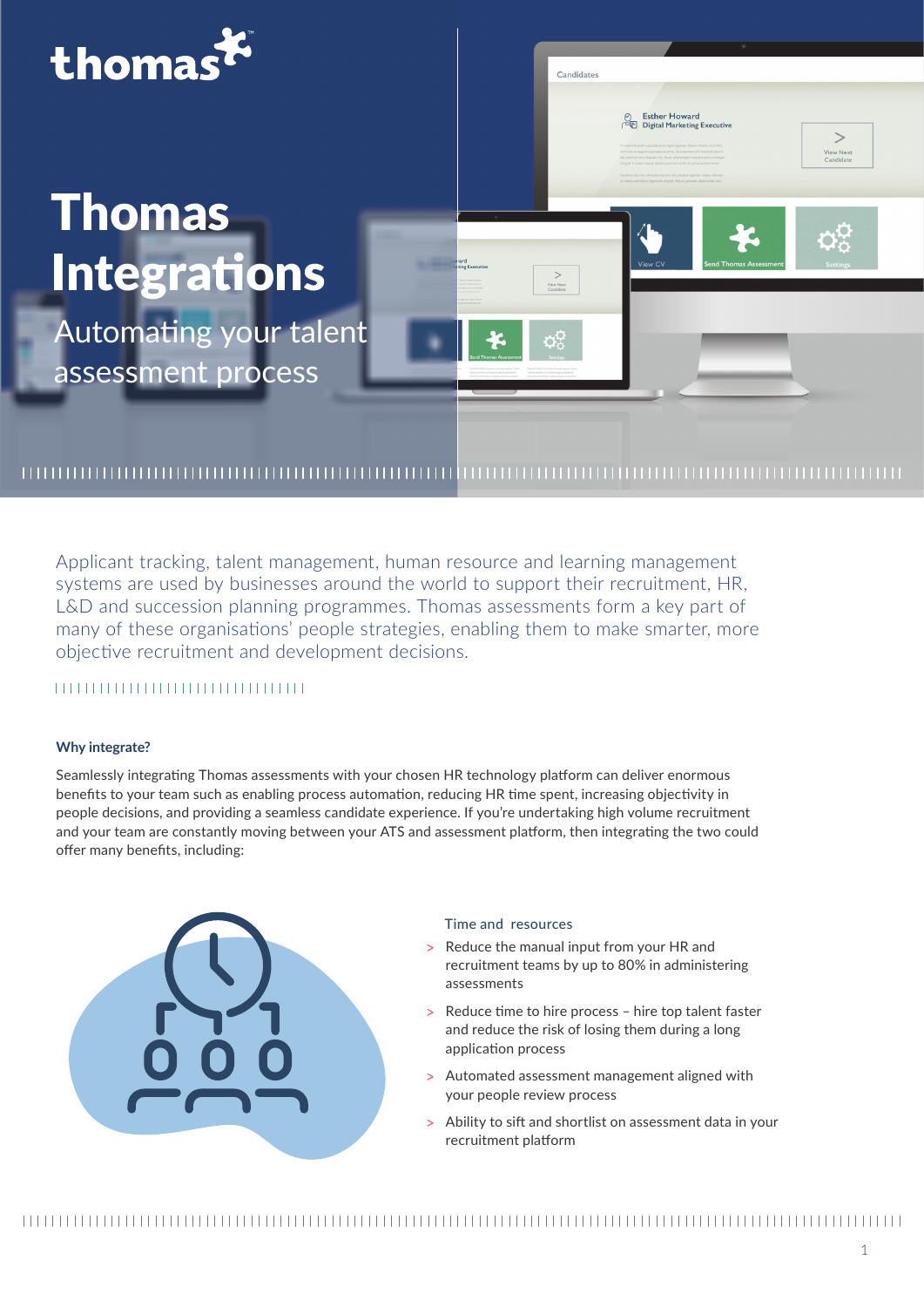



## Centralised data

- > Assessment results available instantly on your chosen HR platform
- > All of Thomas' reports based on assessment results available to your platform users
- > One place for all your people data



- ұ Create a seamless assessment experience for your candidates and employees
- Simple process to follow and clear layout for the candidate
- > Easily access Thomas reports to provide feedback to your assessment takers



### Diversity and Inclusion

- > Make your people management decisions more objective and robust – use additional objective information to support a person's performance metrics
- > Add certainty to hiring decisions use additional objective information to support CV, application, and interview data

## 

## **How you're supported**

Our team are here to advise and help you get the most value when using Thomas assessments in your chosen HR technology platform, and to ensure that the integration process goes smoothly.



### Discover

We will map your recruitment workflow and understand where Thomas assessments fit, explore technology and platform viability, and identify the landscape of internal and external stakeholders and users.



# Plan

Once we've agreed to progress on an integration, it may be necessary to arrange a project kick-off call with your chosen HR technology partner so that we can agree timescales, delivery deadlines and next steps.



Engage

We work with a partner to provide integrations to a wide variety of HR technology vendors – we engage directly with them so that you don't have to do anything. The integration process can take 4-6 weeks to complete, but you can rest assured that it's in the hands of the experts.

#